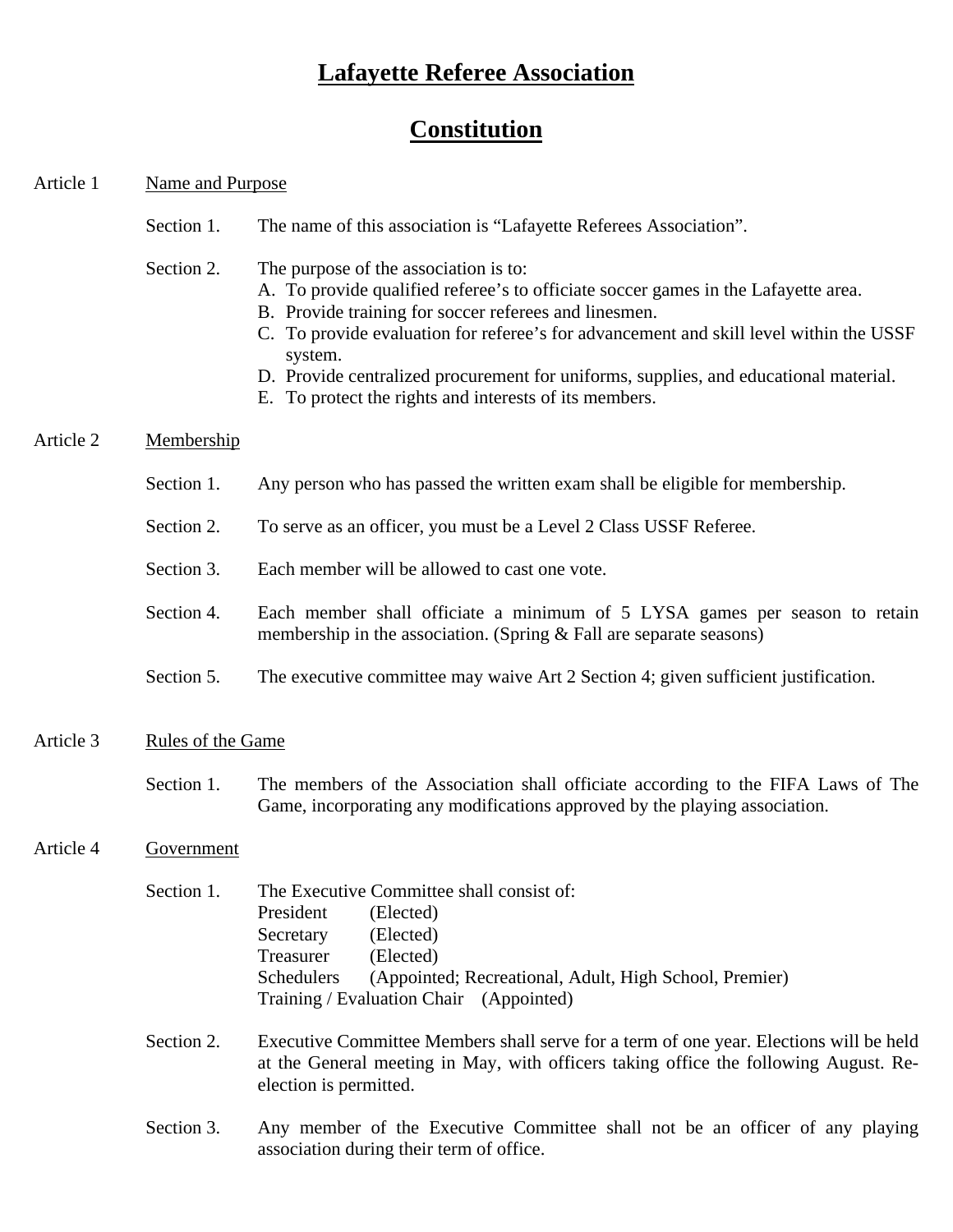- Section 4. Meetings of the Executive Committee will called at the discretion of the President.
- Section 5. Any vacancy will be filled by at the next regular meeting, to complete the unexpired term. Method of filling will be either by election process or appointment.
- Section 6. The President shall vote at the General Meetings only in the event of a tie.
- Section 7. Duties of the Executive Committee:
	- A. President the president is charged with the overall administration of this association and shall interact with the ruling bodies of all playing associations served by this association.
	- B. Secretary the secretary shall record the minutes of each meeting and with prior approval, can act on behalf of the President.
	- C. Treasurer the treasurer shall record and pay all of the bills. Maintain the association checking account.
	- D. Training Chairman the training chairman will provide formal training of new and existing referee's; additionally any informal instruction for teams, parents, and coaches will be done by the training chairman.
	- E. Scheduling Chairman will assign referees to all approved games and coordinate all requests for referees.
- Section 8. The Executive Committee shall cooperate with the State Referee Administrator and the Assistant State Referee Administrator.
- Section 9. The intent rather than the letter of the constitution shall prevail. Parliamentary procedure will be followed according to Roberts Rules of Order.

#### Article 5 Meetings

- Section 1. Meetings will be scheduled at least monthly during the Soccer Seas
- Section 2. Additional meetings may be held upon call from the President.

#### Article 6. Discipline

- Section 1. All members of the Association are required to uphold the highest standard of competence and conduct in all endeavors related to soccer. Being recognized as soccer referees, we are individually responsible for the collective public esteem, confidence, and respect accorded to all referees.
- Section 2. The executive Committee shall be responsible for reviewing, investigating, and acting on all written complaints.
- Section 3. Any member of the Executive Committee who is associated with a case being considered by the committee shall not be empowered to sit with or vote with the committee. Any Committee member under probation or suspension is disqualified from the Committee membership. All reports of the committee concerning discipline of members shall be referred in writing to the referee's affected.